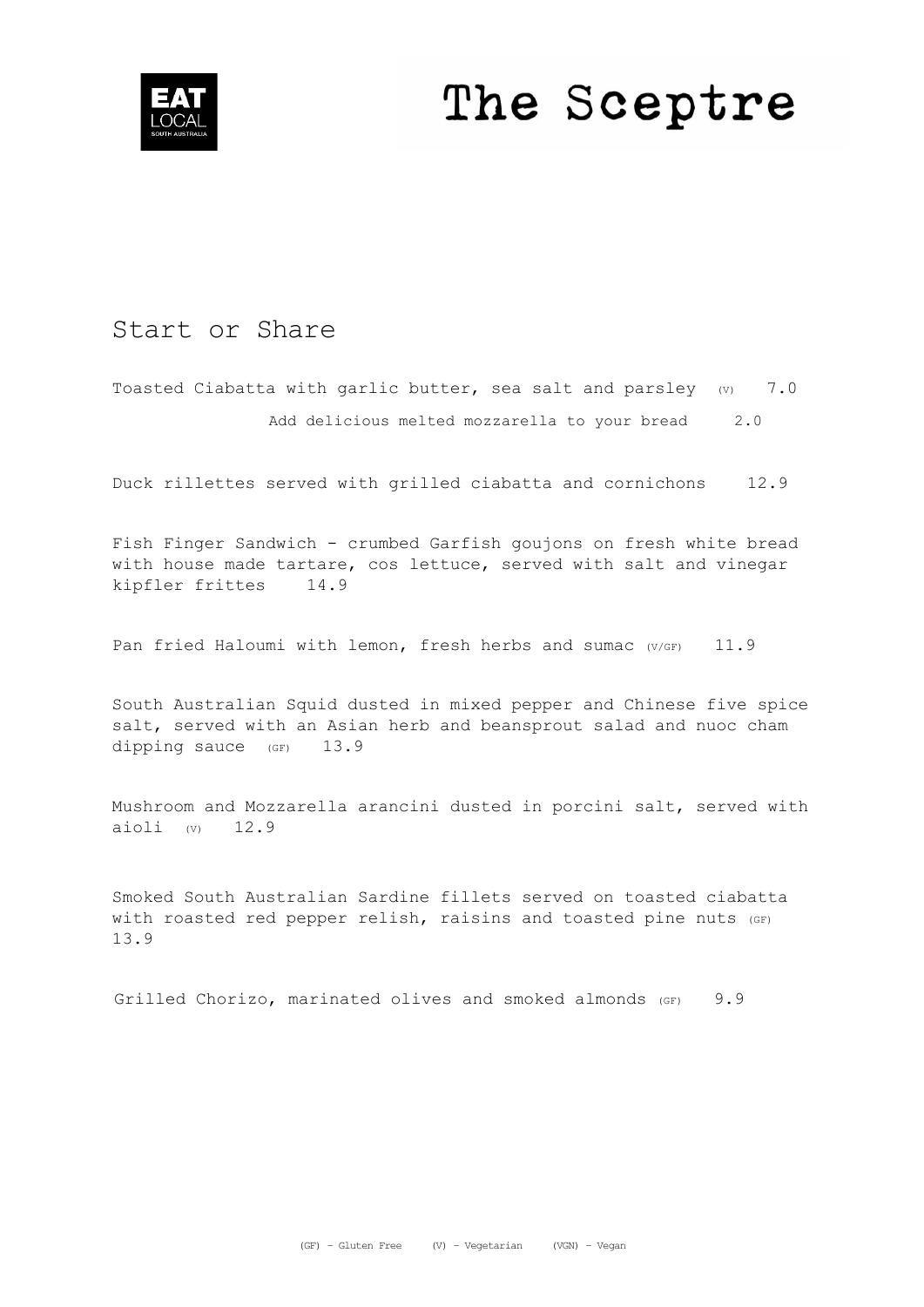#### From the Char Grill

All steaks served with your choice of... duck fat roasted rosemary and sea salt baby potatoes or steakhouse chips 300gm S.A. Terrarossa Rump (M.S.A) 32.0 300gm S.A. Terrarossa 100% Grain Fed Sirloin (M.S.A.) 35.0 300gm 36° South Scotch Fillet (M.S.A.) 38.0 200gm Kidman Tungali Eye Fillet (M.S.A.) 40.0 Filet Mignon add 5.0 450gm 36° South Ribeye (M.S.A.) 49.0 With your choice of sauce... *ALL sauces are gluten free* - creamy mushroom, green peppercorn, diane, gravy, red wine jus, horseradish, Hot English mustard, Dijon mustard Mixed Grill Skewers – Paroo Kangaroo / Naracoorte Lamb / Terrarossa

Rump / Spanish Chorizo on duck fat roasted rosemary and sea salt baby potatoes served with a red wine jus (GF) 33.0

#### Mains

Char grilled Paroo Kangaroo fillet on a bed of sweet potato mash, sautéed broccolini, roasted shallots, and red wine jus, topped with sweet potato crisps 30.0

Linguini with baby spinach and almond pesto, chilli, lemon, charred broccolini, parmesan (V/VGN option available) 24.0

Adelaide Central Market Fresh fish of the day (available on the specials menu)

Curry of the Day (available on the specials menu)

Confit leg of Duck, served on fennel, picked red cabbage, green apple, speck, herbs, and hazelnut salad with a seeded mustard vinaigrette (GF) 33.0

Roasted Pork Belly served with a salad of green papaya, pickled carrot and cucumber, spring onion, Asian herbs, bean sprouts and roasted peanuts. Topped with tomato chilli jam (GF) 30.0

Spring Salad – asparagus, peas, broad beans, broccolini, zucchini flower, baby spinach and cos lettuce, roasted hazelnuts and spiced pepitas (GF/V/VGN) 24.0 Add Haloumi \$5 Add Grilled Chicken \$5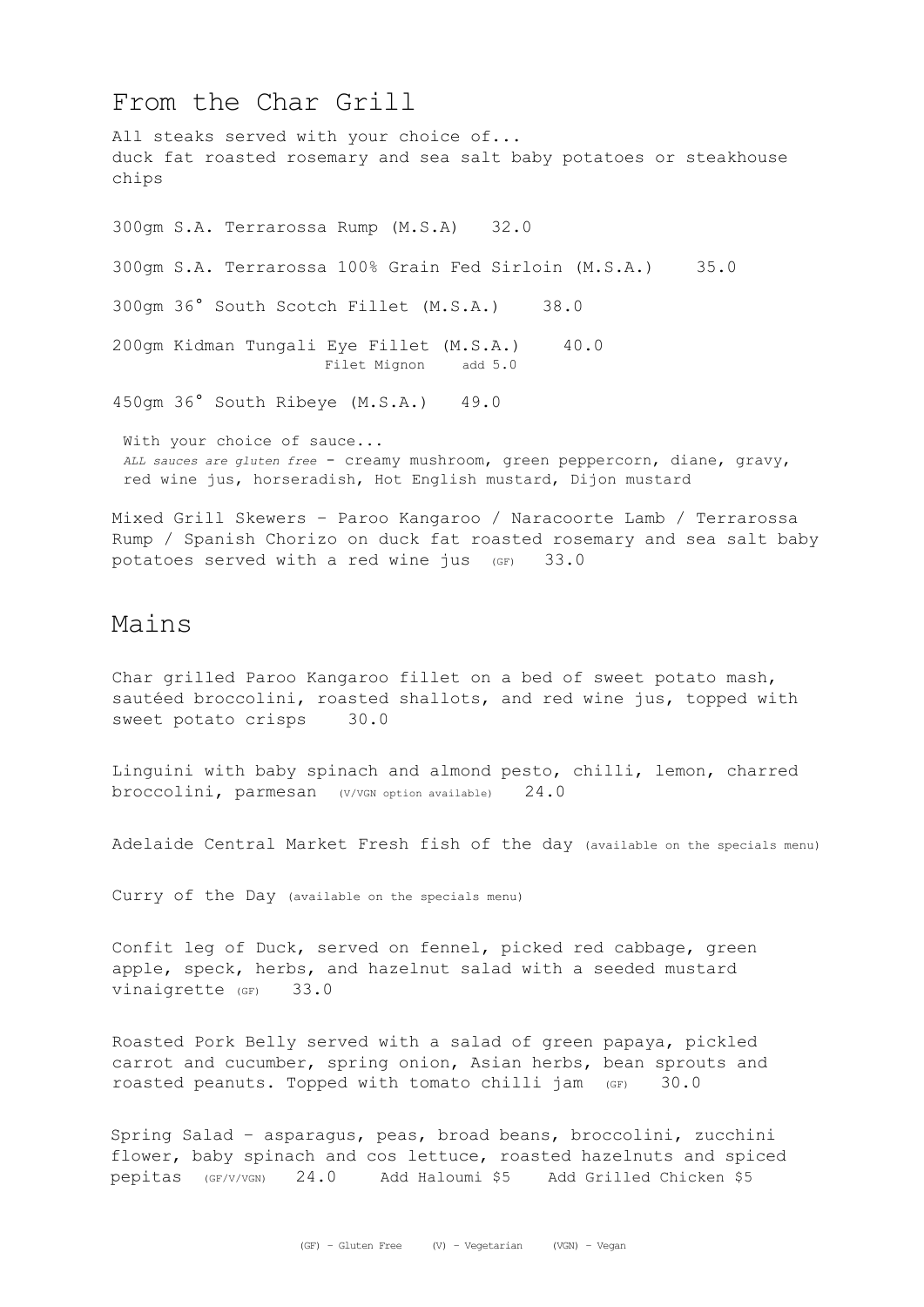#### Pub Classics

Herb crumbed Garfish fillets served with garden salad, steakhouse chips and tartare 27.0 *(GF option available with duck fat roasted baby potatoes instead of steakhouse chips)*

South Australian Squid dusted in a mixed pepper and Chinese five spice salt, served with an Asian herb and beansprout salad and nuoc cham dipping sauce 25.0 *(GF)*

Deconstructed Naracoorte Lamb yiros plate served with a garden salad, warmed pita, tzatziki and steakhouse chips 25.0

Your choice of Burger – Crispy Chicken 24.0 Butcher's Beef 25.0 (includes pickle) served on a toasted bun with streaky bacon, tasty cheese, tomato, caramelised onion, cos lettuce, aioli and tomato sauce, with steakhouse chips

Steak Sandwich – MSA Terrarossa rump steak on toasted ciabatta with tomato, caramelised onion, streaky bacon, tasty cheese, baby cos, aioli and tomato sauce served with steakhouse chips 26.0

Vegetarian burger – falafel cake, tomato, baby cos, hommus, tzatziki and haloumi on a toasted bun, served with steakhouse chips 24.0

Herb crumbed SA chicken breast schnitzel served with garden salad and steakhouse chips 24.0 *(GF option available with duck fat roasted baby potatoes instead of steakhouse chips)*

With your choices of sauce *(ALL Sauces are Gluten Free)* – creamy mushroom, gravy, green peppercorn, diane sauce

Parmigiana - Napoletana sauce, Barossa double smoked ham, cheese 3.0

#### Sides

Steak house chips with aioli and tomato sauce  $(v)$  9.5 Garden salad (VGN/GF) 8.5 Pickled red cabbage with speck and roasted hazelnuts (GF) 10.0 Seasonal greens with chilli and lemon (V/GF) 10.0 Duck fat roasted rosemary and sea salt baby potatoes  $(GF)$  10.0